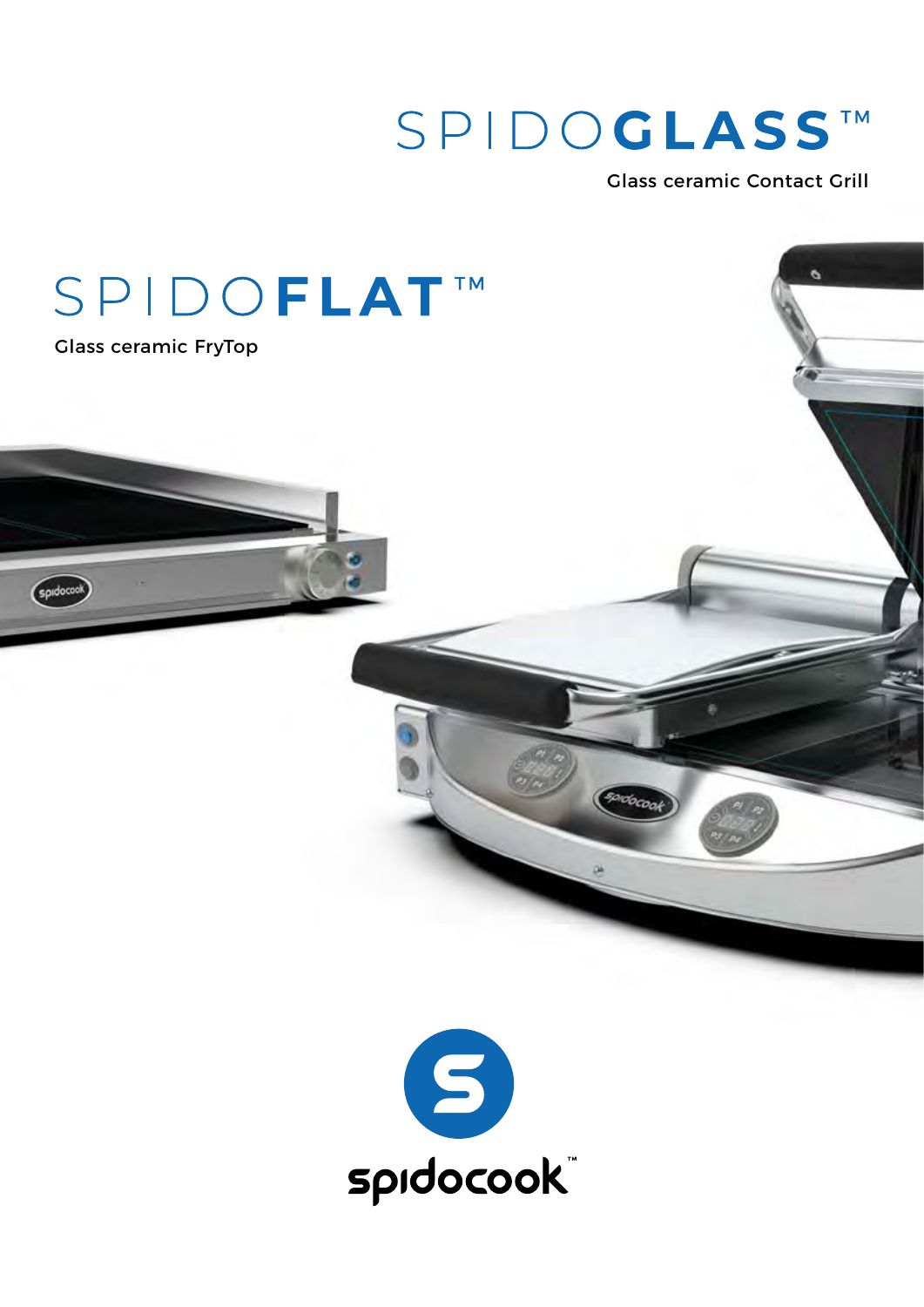GLASS CERAMIC CONTACT COOKING SYSTEMS



GLASS CERAMIC CONTACT COOKING SYSTEMS



The SPIDOGLASS™ grills are perfect for fast food restaurants and can be a valuable tool in the kitchen. The glass ceramic contact grills can cook many products from sandwiches and focaccia to grilled meat or vegetables, providing excellent results.

# SPIDO**FLAT**™

The new glass-ceramic SPIDOFLAT™ cook meat, fish and vegetables homogeneously. The flavors remain intact even if different foods are grilled in sequence. They are certainly safe in use and easy to clean, giving obvious benefits in terms of energy savings and increased productivity.





# SPIDOGLASS™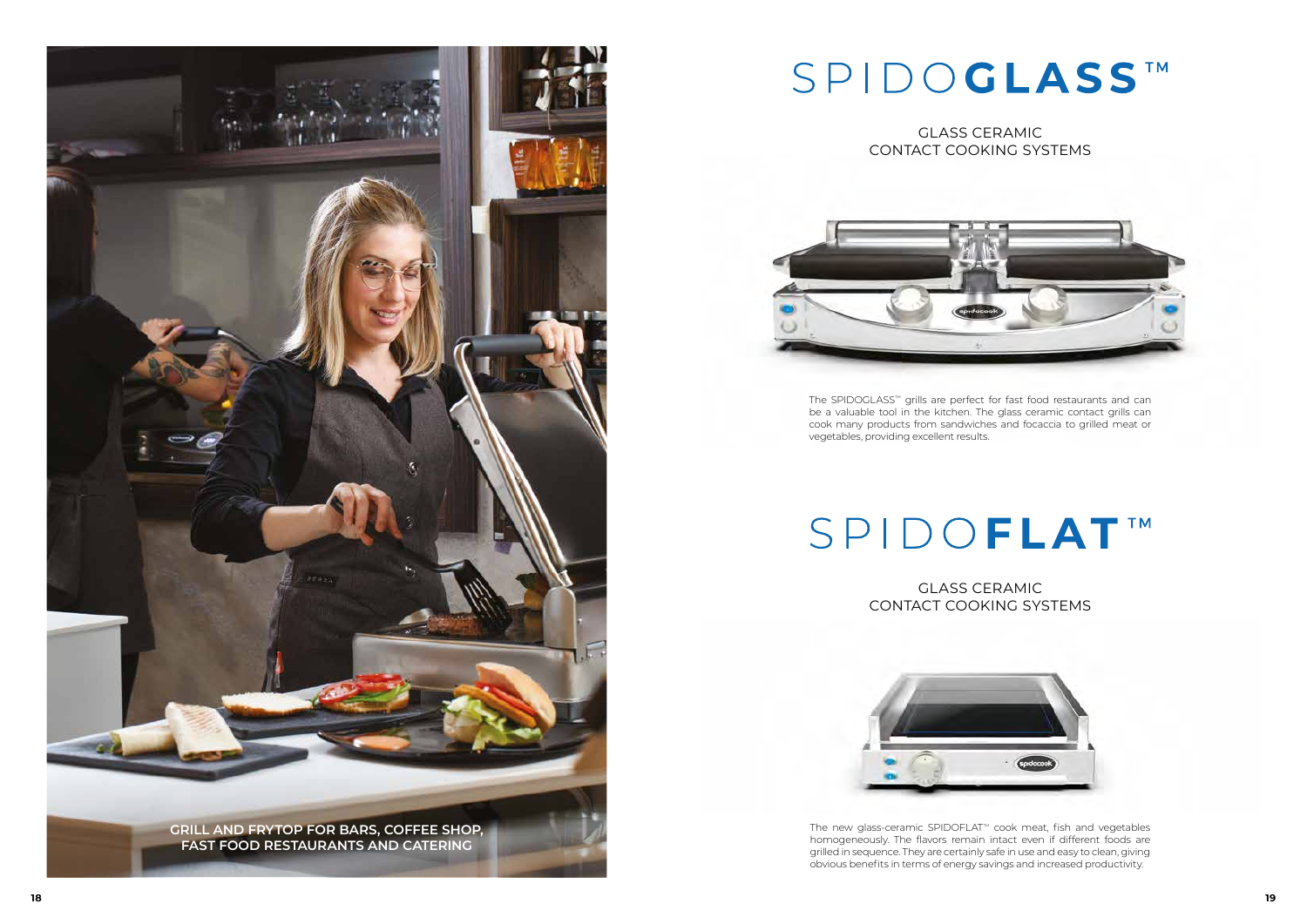

### **EASY CLEANING AND MAINTENANCE Easy to clean and always ready to use**

### **SAVING TIME AND ENERGY \* Reduced time and more annual energy savings.**

The combination of glass ceramic tops an innovative heating system guarantees uniform heat in both the centre and at the sides of the cooking surface and ensures the food's original flavour is maintained.



#### **COOKING QUALITY Uniform heat distribution**

The possibility of reaching 400°C allows you to not only heat up panini and toasted sandwiches, but also to cook a wide variety of different food, such as fish, meat, vegetables, eggs etc.



#### **MAXIMUM VERSATILITY 400°C to cook what you want**

# **The benefit** of the grill and the FryTop



No smoke during cooking, simple and effective cleaning after use, specific products to maintain maximum performance over time.









Working speed and thermal efficiency allow savings of up to 60% in the thermal increase times and therefore also in annual energy consumption.

\* It refers only to SPIDOGLASS™ grill

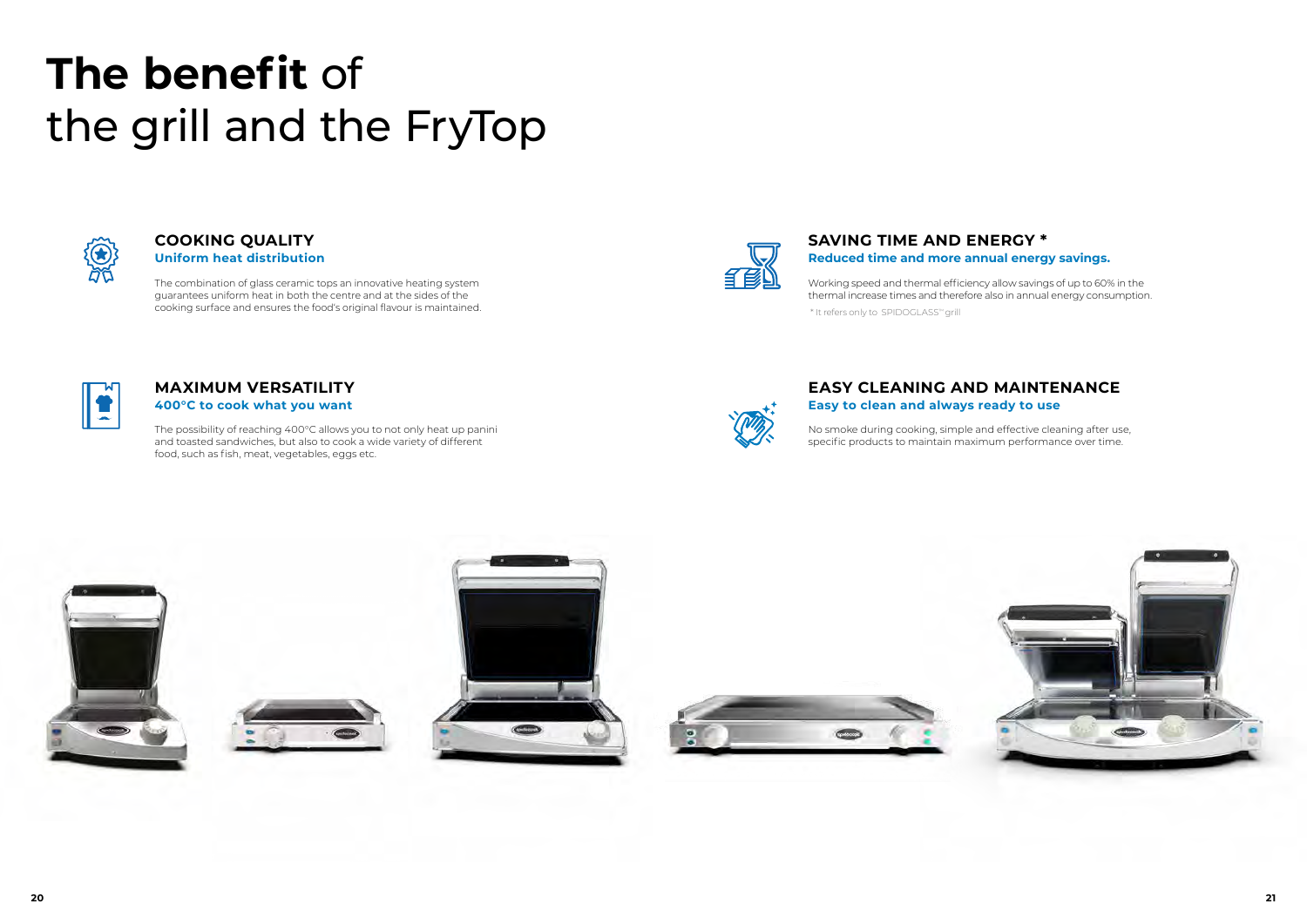# **Cooking quality**

#### **UNCHANGED TASTE**

The surface does not absorb the taste of food and allows you to cook different products one after the other.

## 111111111

#### **UNIFORM HEAT**

Heat is evenly distributed on the cooking surface.



### **THE BEST SURFACE FOR COOKING GLASS CERAMIC**

RESISTANCE NO SMOKE EASY CLEANING

Glass ceramic is the perfect material for contact cooking. Resistant to impact and thermal shock, impermeable to smells and tastes, it does not absorb the taste of food and allows different products to be cooked one after the other while maintaining their taste and fragrance.

Thanks to the non-stick features of the material, the smoke generated during cooking is greatly reduced and the cleaning operations are simple and quick, eliminating the risk of unpleasant odours due to food residues on the cooking surfaces.





SHB Plus technology uses non-armoured heating elements that allow cooking with a mixed heating system, by contact and by infrared radiation.

The shape of the heating filament has been specially developed to guarantee a uniform heat distribution over the entire plate, both in the centre and at the sides. The filament reaches a temperature of 800°C, at which the emission of infrared rays occurs. The glass ceramic tops allow a pre-established amount to filter through, which reaches and warms the food directly at the core.

The SHB Plus technology quickly reaches a maximum temperature of 400°C on the plate, thus reducing thermal increase times by more than 60%.

### **PERFORMANCE AND SPEED WITHOUT COMPROMISE**

COMBINED HEATING UNIFORM HEAT **FAST HEATING** 

### **SPECIAL HEATING BOX**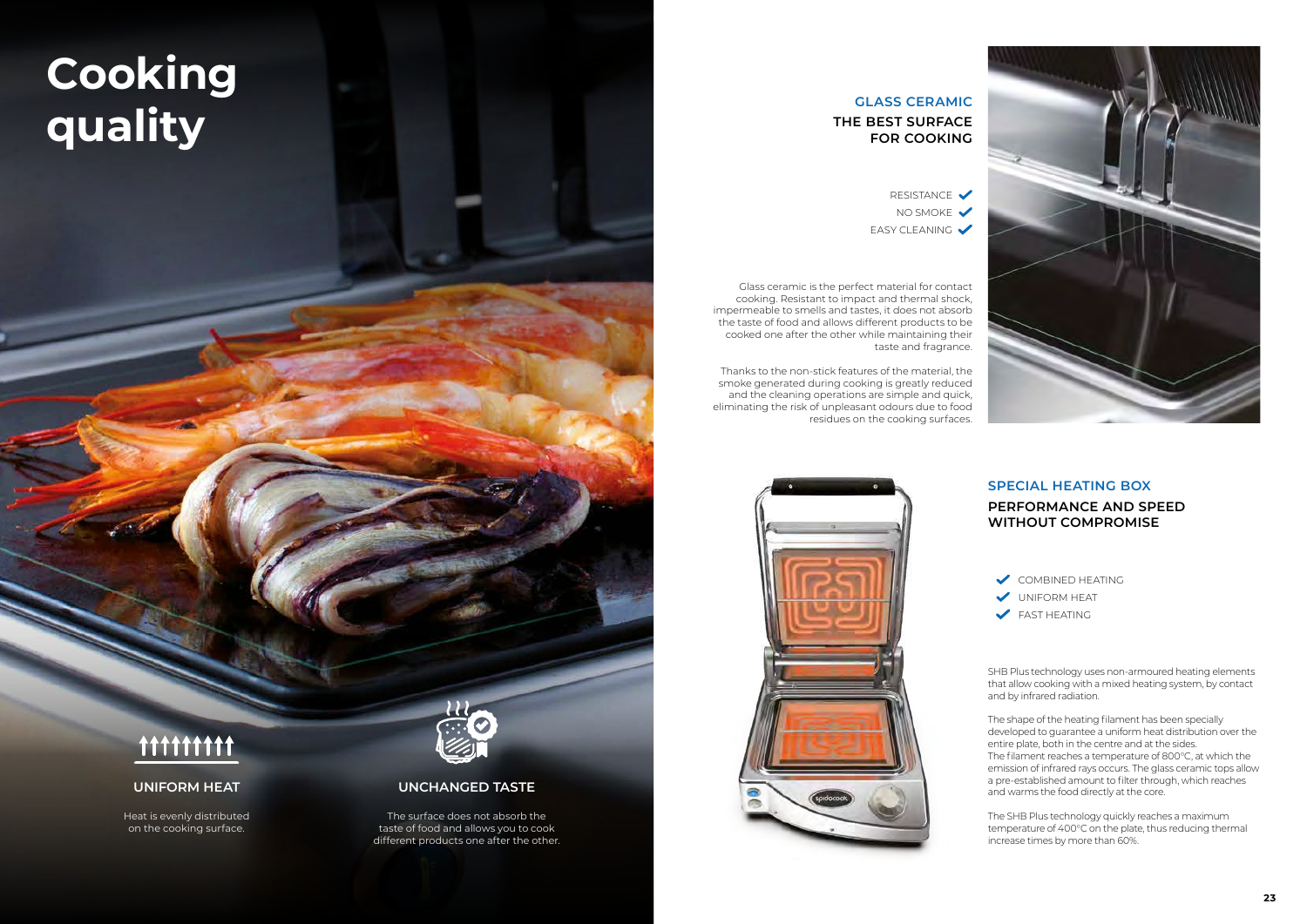# **Maximum versatility**



#### **HIGH TEMPERATURES**

Up to 400°C to ensure the right cooking temperature even for the most demanding foods.



#### **CHEF MENUS**

Possibility of cooking a wide range of foods: meat, fish, vegetables, eggs and much more.

### **400°C MEANS COOKING WHAT YOU WANT HIGH TEMPERATURES**

Each of these foods needs a correct cooking temperature, in all cases higher than those available with traditional products. SPIDOGLASS™ and SPIDOFLAT™ contact cooking systems can reach a temperature of 400°C, providing you the versatility needed to expand your business.

Why limit yourself just to heating up panini, wraps and toasted sandwiches?

Today, Spidocook™ products offer a real contact cooking system that lets you prepare a complete menu for your clients: tasty beef burgers, delicate pieces of salmon, delicious seasonal vegetables, sophisticated prawns, soft and tender chicken fillets and crispy bacon.



|       | <b>PRAWNS</b>                 |
|-------|-------------------------------|
|       | <b>CHICKEN BREAST</b>         |
|       | <b>SALMON</b>                 |
|       | <b>RADICCHIO</b>              |
| پته ه | <b>SEABASS FILLET</b>         |
|       | <b>BACON</b>                  |
|       | <b>EGGS</b>                   |
|       | <b>MUSHROOMS</b>              |
|       | <b>BREADED CHICKEN CUTLET</b> |
|       | <b>COURGETTES</b>             |
|       | <b>HAMBURGERS</b>             |
|       | <b>TOASTED SANDWICH</b>       |
|       | <b>TOAST</b>                  |
|       | <b>FLATBREAD</b>              |
|       | <b>FOCACCIA BREAD</b>         |

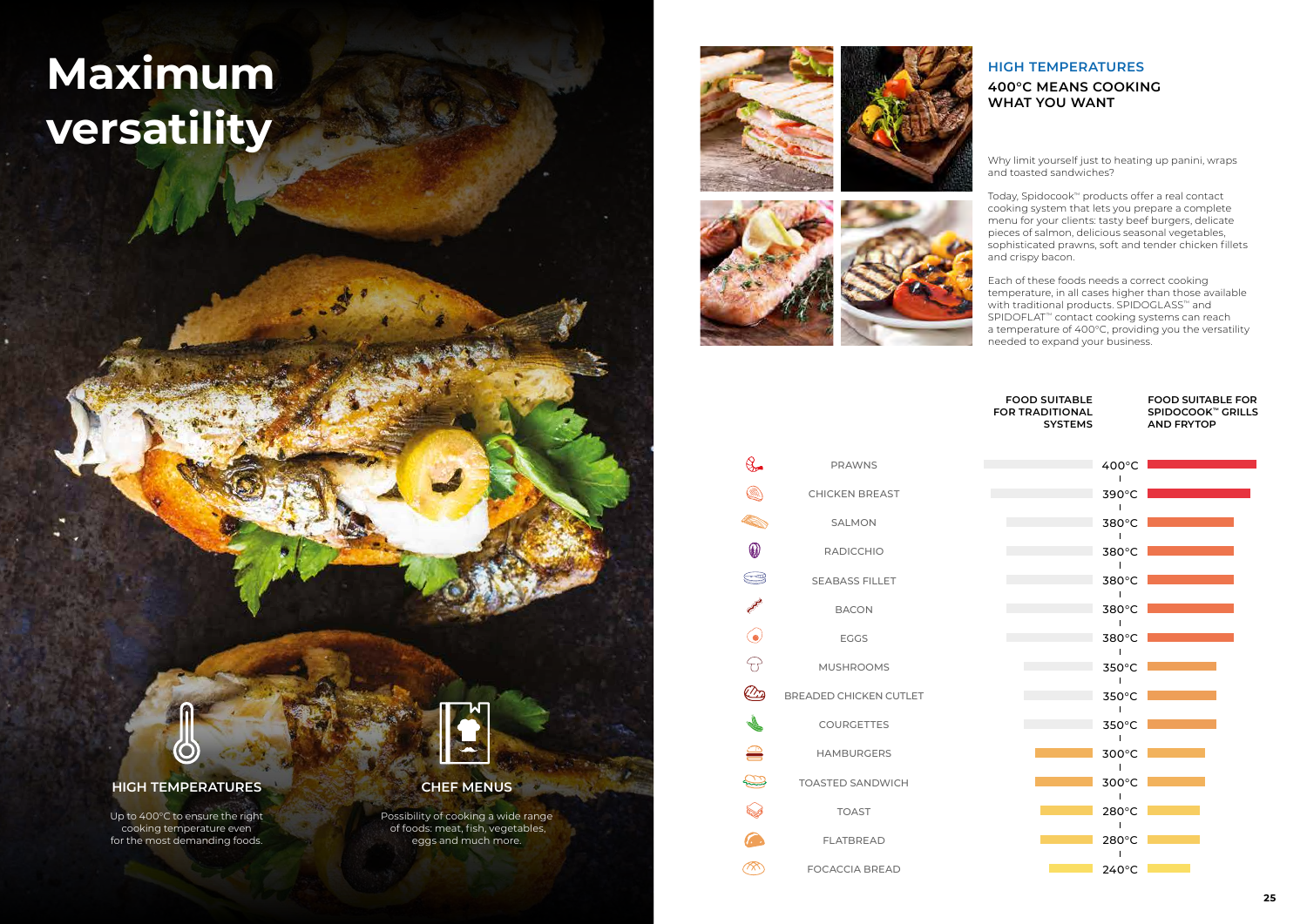**kWh**

# **Time and energy savings**

SPIDOGLASS<sup>TM</sup>

врибосоо

#### **THERMAL INCREASE**

Up to 60% less time needed compared to traditional systems. **ENERGY SAVINGS**

Up to 60% savings in energy consumption on an annual basis \*.

#### **HIGH EFFICIENCY INSULATION**

#### **EFFICIENCY FOR YOUR BUSINESS, SAFETY FOR YOUR TEAM**

HIGH THERMAL INSULATION  $\blacktriangledown$ QUICK THERMAL INCREASE TIME REDUCED ENERGY CONSUMPTION

The Protek.SAFE technology eliminates unnecessary energy loss, reducing energy consumption to a minimum and therefore allowing all the heating energy to be concentrated on the cooking surface, with obvious benefits also for the safety of those who work with the product.

SPIDOGLASS™ electric contact cooking systems significantly increase the heating speed of the plates without needing more power. The high thermal insulation minimizes energy consumption during standby cycles, making the product always ready for any request without sacrificing the energy efficiency of your business.

#### **TIME AND ENERGY SAVINGS SPIDOGLASS™ GRILLS COMPARED TO TRADITIONAL SYSTEMS**









\* Annual consumption (250 days) in kWh on a 4 hour working/ 2 hour standby cycle at 300°C with double electric contact grill.

Thermal increase time from room temperature to 200°C



Standby power consumption



Annual energy consumption

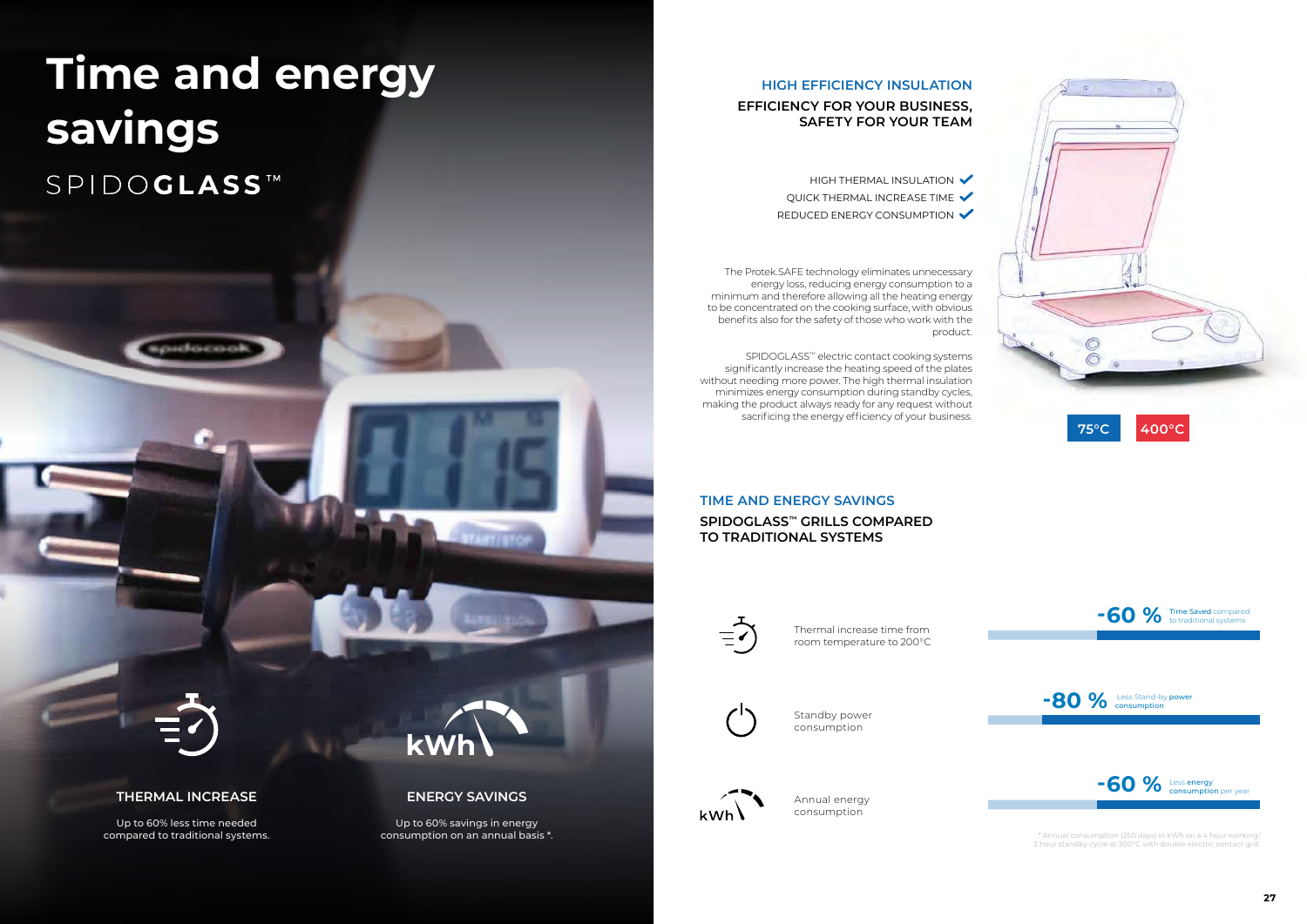# **Easy cleaning and maintenance**

Specially developed and tested, SpidoClean spray detergent is the perfect product for cleaning the plates and steel structure of the Spidocook™ products. The combined use with the scraper supplied with the electric contact cooking system guarantees fast and effective cleaning and hygiene.

MODEL TYPE CONTENTS 750 ml QTY FOR PACKAGING 12 bottles

Thanks to SpidoClean, with just a few steps at the end of each day you can always have a ready to use electric contact cooking system, that maintains its performance over time.

### **KEEP PERFORMANCE CONSTANT OVER TIME SPECIFIC CLEANING ACCESSORIES**

SpidoClean Spray detergent

The difficulties in cleaning cooking plates using traditional technologies make it very hard to completely remove food residues, which remain in contact with the surface, and become a source of smoke during subsequent cooking and, in general, of unpleasant odours.

SPIDOCOOK™ products use glass ceramic plates, a smooth non-stick and non-porous material that allows you to remove food residues simply and effectively, thus preventing unpleasant odours and providing maximum hygiene.

The rounded liquid overflow channel, which is around the outer edge of the cooking surface, allows residues and liquids to be easily conveyed to a removable tray, to further facilitate cleaning operations.

### **HYGIENE AND CLEANING MAINTENANCE**

NON-STICK GLASS CERAMIC REMOVABLE TRAY DEDICATED ACCESSORIES





 $0^{96}$ 

 $OZE$ 

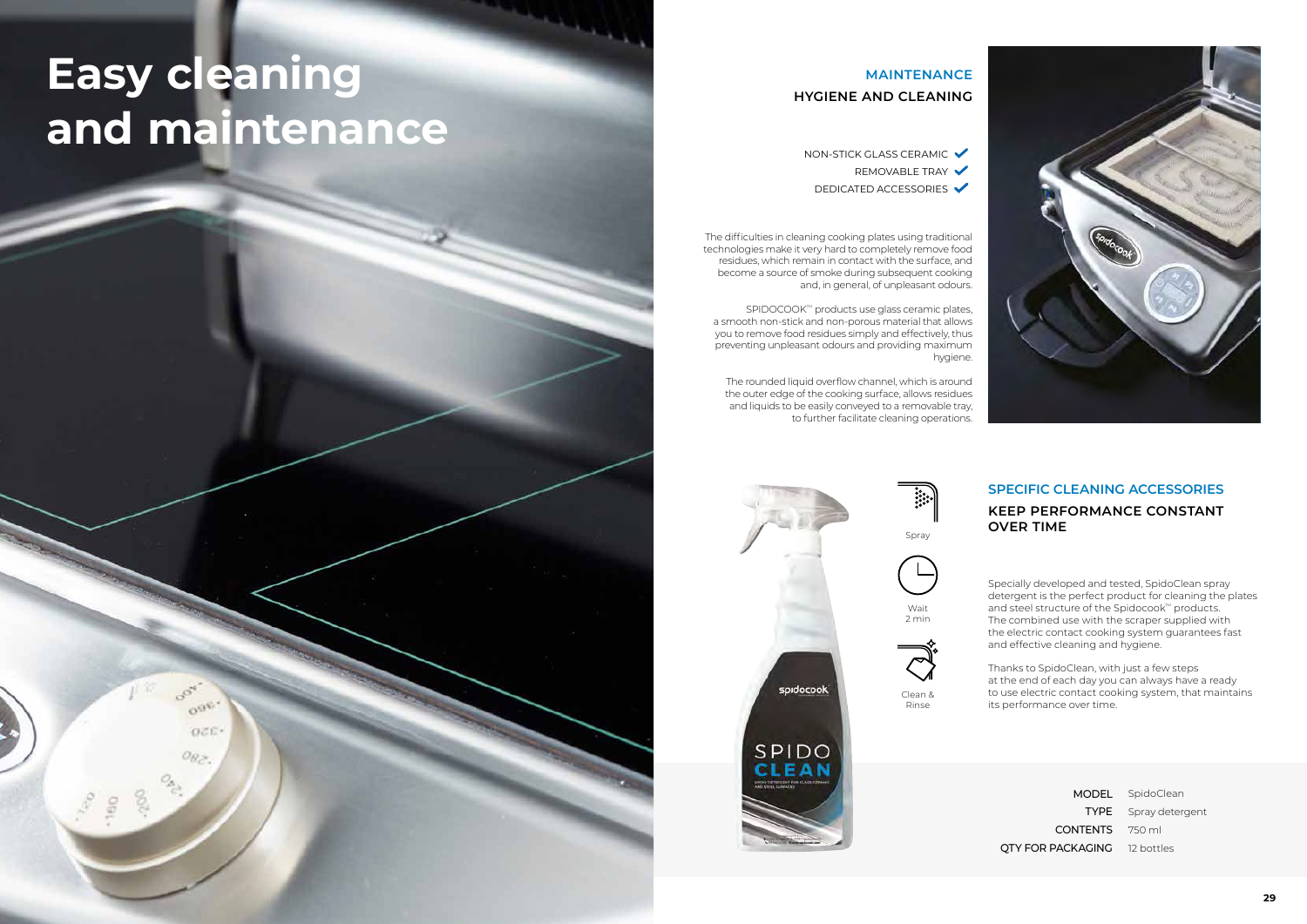### **SMOOTH AND RIBBED**

The black plate surface, in the smooth and ribbed versions, is less transparent to infrared rays (cooking by 80% contact - 20% infrared cooking), ensuring faster heating of the food core and a more uniform internal temperature.

## **Transparent** cooking surface

### **SMOOTH**

The transparent plate surface allows through the majority

# **Details** make the differenceSPIDOGLASSTM

of the infrared rays (20% contact cooking - 80% infrared cooking), and therefore provides external surfaces with greater crispiness.

## **Black** cooking surface









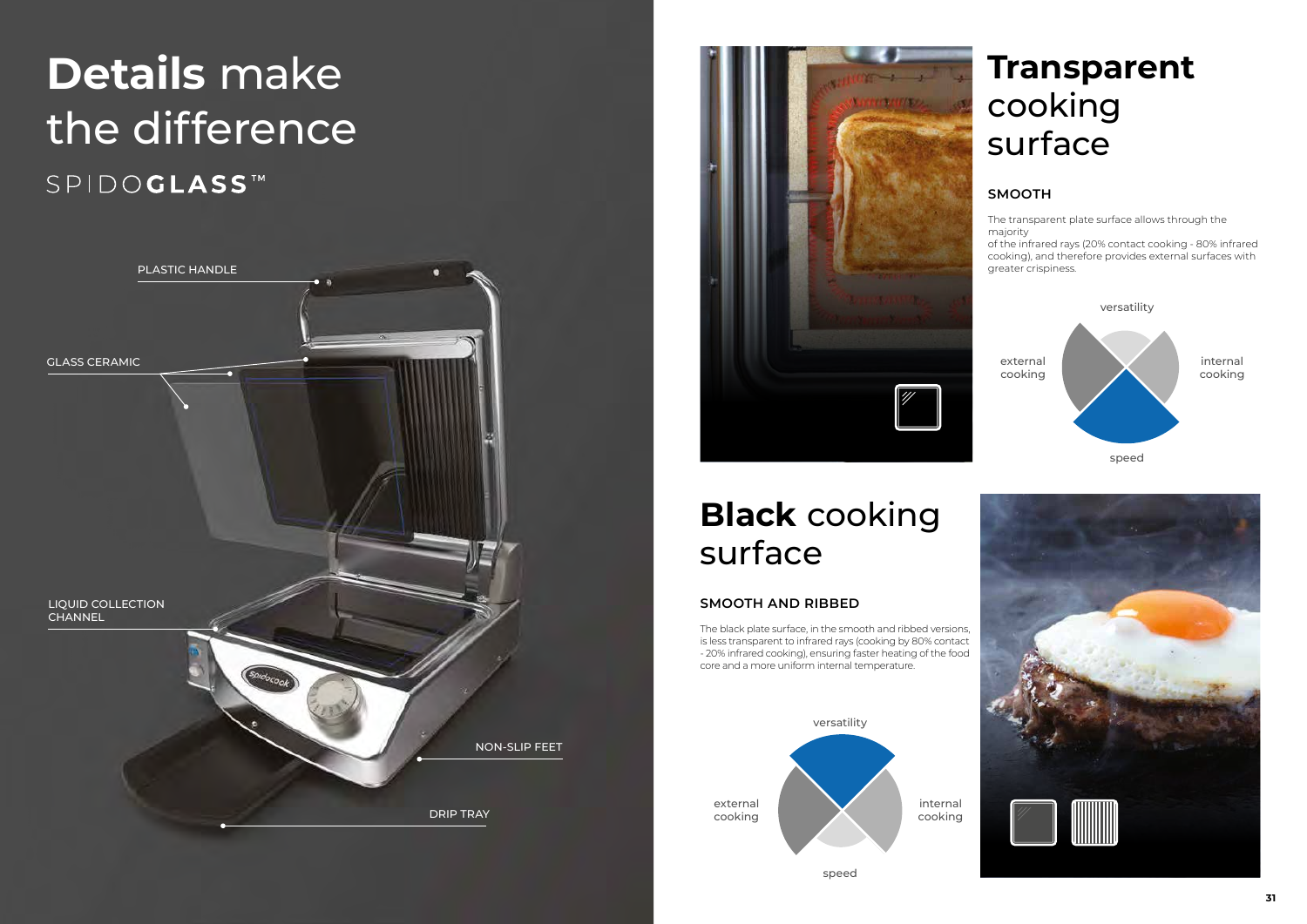



#### 1. Power ON

- Turn ON the plate

- If a different temperature is not set, the system keeps the temperature at 250 ° C until the product is switched off

- The plate will start to heat until reaching the pre-set Temperature of 250° C

#### 2. Parameters setting

#### 3. Program Storage & Use

- Set the time and temperature parameters as described previously.

- Press and hold the button P1, P2 , P3 or P4 for at least 3 seconds to store the program

- Successful operation is confirmed by LED «D3» lighting on for 1 sec and buzzer sounds.

- Once memorized, the program can be started any time by pressing the corresponding button (P1 or P2 or P3 or P4)

ALL THE BENEFITS OF **SPIDOGLASS™** GLASS CERAMIC CONTACT COOKING SYSTEMS WITH A DIGITAL CONTROL TO MAXIMIZE REPEATABILITY AND PRODUCTIVITY OF COOKING OPERATIONS.

> Temperature range 0°C - 350°C Time range 0' 00" - 9' 59"  $\checkmark$ Temperature setting  $\checkmark$ Time setting with timer function  $\checkmark$ End of cooking acoustic signaling  $\checkmark$ Storable programs

 $\checkmark$ 

# SPIDO**TOUCH**™



Temperature

- Set the Temperature by repeatedly pushing or holding down the button until the desired temperature appears on the screen (the value is saved when the LED «D2» stops flashing).

#### Time

- Set the Time by repeatedly pushing or holding down the button until the desired time appears on the screen (the value is saved when the LED «D1» stops flashing)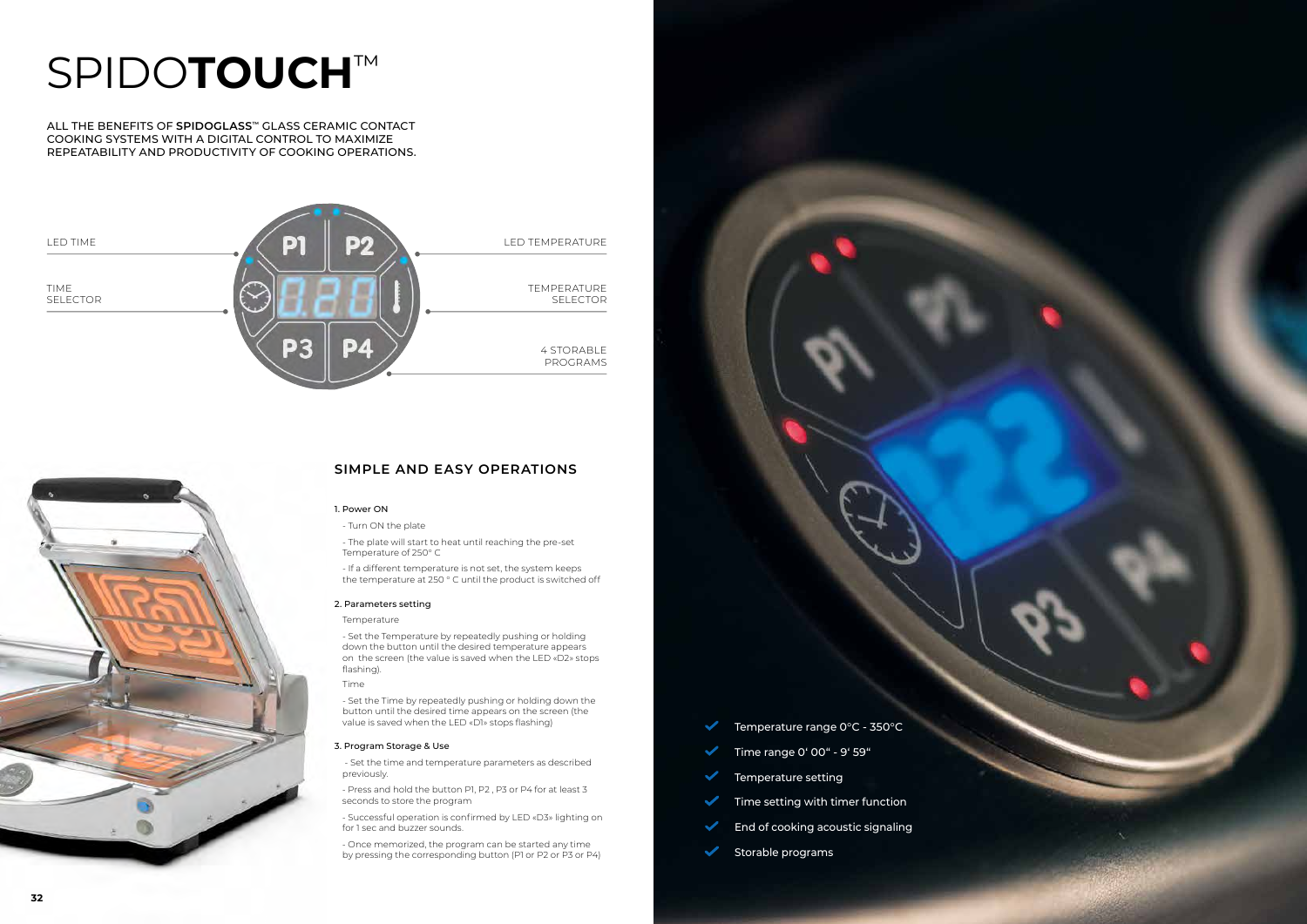



The black plate surface filters the majority of the infrared rays (20% contact cooking - 80% infrared cooking), and therefore provides external surfaces with greater crispiness.





#### **SMOOTH**

## **Black** cooking surface



## **MAXIMUM VERSATILITY**





# **Details** make the difference

SPIDO**FLAT**™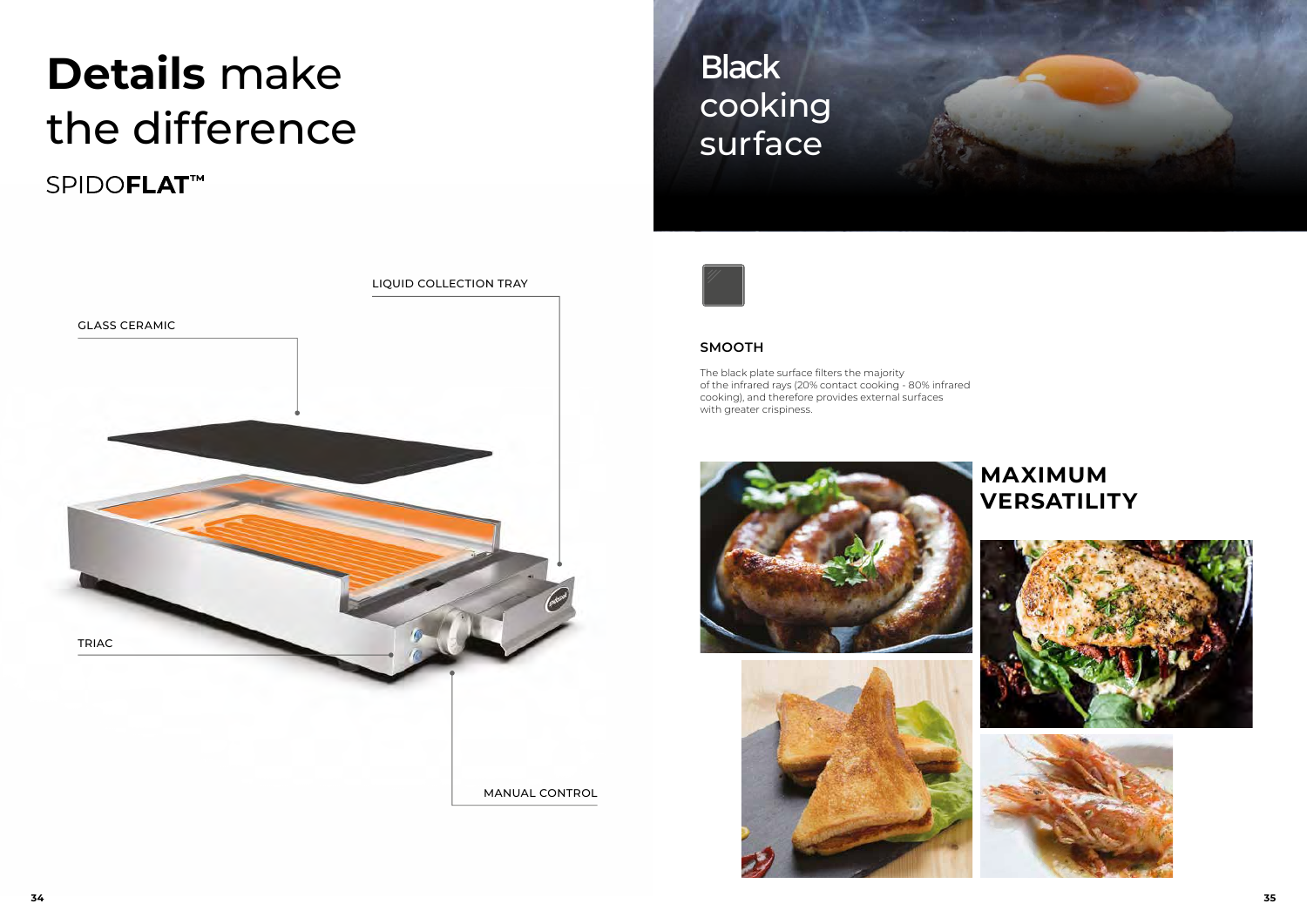# **Models and data**

#### SPIDO**GLASS**™



**BLACK SMOOTH** SURFACES

#### **DOUBLE GRILL**

 $MEDIUM GRILL$ 



## **BLACK SMOOTH** SURFACES **BLACK SMOOTH** SURFACES

### SPIDO**FLAT**™ SPIDO**FLAT**™ **SpidoClean™**



**SINGLE GRILL SP 010 P SP 010 E**

Control MANUAL DIGITAL

|                                | <b>SP 200</b>   |
|--------------------------------|-----------------|
| Control                        | <b>MANUAL</b>   |
| Plate size                     | N°1280 x 440 mm |
| Frequency                      | $50/60$ Hz      |
| Voltage                        | 230V~M          |
| Power                          | 2.5 kW          |
| Maximum temperature            | 400 °C          |
| Dimensions w x d x h           | 398 x 654 x 128 |
| Packaging dimensions w x d x h | 450 x 700 x 170 |
| Net weight                     | 10 Kg           |
| Gross weight                   | 12 Kg           |
| <b>FAN Code</b>                | 8029212015697   |

Qty per pallet 16



The ECO versions are custom designed to reduce the installed power (2kW instead of 3kW) and<br>to offer further energy savings in their use, maintaining the performance characteristics. They are<br>.particularly suitable even fo



| - |  |  |
|---|--|--|
|   |  |  |

| P 300                      |
|----------------------------|
| <b><i>AANUAL</i></b>       |
| √° 2 280 x 440 mm          |
| i0 / 60 Hz                 |
| :30 V~ 1N /400 V~ 3N       |
| , kW                       |
| ⊦00 °C                     |
| 593 x 654 x 129            |
| $70 \times 760 \times 170$ |
| 7 Ka                       |
| 8,4 Kg                     |
| 029212015703               |
|                            |

|                  | <b>BLACK</b> SURFACES, TOP RIBBED, LOWER SMOOTH |                  | <b>TRANSPARENT SMOOTH SURFACES</b> |
|------------------|-------------------------------------------------|------------------|------------------------------------|
| <b>SP 010 PR</b> | <b>SP 010 ER</b>                                | <b>SP 010 PT</b> | <b>SP 010 ET</b>                   |
| MANUAL           | <b>DIGITAL</b>                                  | MANUAL           | <b>DIGITAL</b>                     |
| N°1 250 x 250 mm | N°1250 x 250 mm                                 | N°1 250 x250 mm  | Nº1 250 x250 mm                    |
| $50/60$ Hz       | $50/60$ Hz                                      | $50/60$ Hz       | 50/60 Hz                           |
| 230 V~1N         | 230 V~ 1N                                       | 230 V~1N         | 230 V~1N                           |
| 1.5 kW           | $1.5$ kW                                        | 1,5 kW           | 1.5 kW                             |
| 400 °C           | 350 °C                                          | 400 °C           | 350 °C                             |
| 331 x 458 x 176  | 331 x 458 x 176                                 | 331 x 458 x 176  | 331 x 458 x 176                    |
| 373 x 535 x 265  | 373 x 535 x 265                                 | 373 x 535 x 265  | 373 x 535 x 265                    |
| 10 Kg            | 10 Kg                                           | 10 Kg            | 10 Kg                              |
| 11,1 Kg          | 11,1 Kg                                         | 11,1 Kg          | 11,1 Kg                            |
| 8029212015505    | 8029212015468                                   | 8029212015536    | 8029212015482                      |
| 24               | 24                                              | 24               | 24                                 |

|  | Plate size                       | Nº 1 250 x 250 mm  |                                    | Nº 1 250 x 250 mm |  |
|--|----------------------------------|--------------------|------------------------------------|-------------------|--|
|  | Frequency                        | $50/60$ Hz         |                                    | $50/60$ Hz        |  |
|  | Voltage                          | 230 V~1N           |                                    | 230 V~1N          |  |
|  | Power                            | 1,5 kW             |                                    | 1.5 kW            |  |
|  | Maximum temperature              | 400 °C             |                                    | 350 °C            |  |
|  | $Dimensions$ w $x$ d $x$ h       | 331 x 458 x 176    |                                    | 331 x 458 x 176   |  |
|  | Packaging dimensions w x d x h   | 373 x 535 x 265    |                                    | 373 x 535 x 265   |  |
|  | Net weight                       | 10 Kg              |                                    |                   |  |
|  | Gross weight                     | 11,1 Kg            |                                    |                   |  |
|  | <b>EAN Code</b>                  | 8029212015499      |                                    | 8029212015451     |  |
|  | Qty per pallet                   | 24                 |                                    | 24                |  |
|  |                                  | <b>SP 015 P</b>    | ECO $\circledast$<br><b>SP 015</b> |                   |  |
|  | Control                          | MANUAL             | MANUAL                             |                   |  |
|  | Plate size                       | N°1400 x 300 mm    | N°1400 x 300 mm                    |                   |  |
|  | Frequency                        | $50/60$ Hz         | $50/60$ Hz                         |                   |  |
|  | Voltage                          | 230 V~1N           | 230 V~1N                           |                   |  |
|  | Power                            | 3 kW               | 2 kW                               |                   |  |
|  | Maximum temperature              | 400 °C             | 400 °C                             |                   |  |
|  | Dimensionswxdxh                  | 481 x 457 x 182    | 481 x 457 x 182                    |                   |  |
|  | Packaging dimensions w x d x h   | 540 x 527 x 254    | 540 x 527 x 254                    |                   |  |
|  | Net weight                       | 14,9 Kg<br>14,9 Kg |                                    |                   |  |
|  | Gross weight                     | 16 Kg              | 16 Kg                              |                   |  |
|  | <b>EAN Code</b>                  | 8029212016472      | 8029212016465                      |                   |  |
|  | Qty per pallet                   | 12                 | 12                                 |                   |  |
|  |                                  | <b>SP 020 P</b>    | ECO $(2)$<br><b>SP 020</b>         | <b>SP 020 E</b>   |  |
|  | Control                          | <b>MANUAL</b>      | <b>MANUAL</b>                      | <b>DIGITAL</b>    |  |
|  | Plate size                       | Nº 2 250 x 250 mm  | N° 2 250 x 250 mm                  | Nº 2 250 x 250 mm |  |
|  | Frequency                        | $50/60$ Hz         | $50/60$ Hz                         | $50/60$ Hz        |  |
|  | Voltage                          | 230 V~1N           | 230 V~1N                           | 230 V~ 1N         |  |
|  | Power                            | 3 kW               | 2 kW                               | 3 kW              |  |
|  | Maximum temperature              | 400 °C             | 400 °C                             | 350 °C            |  |
|  | Dimensions $w \times d \times h$ | 619 x 458 x 176    | 619 x 458 x 176                    | 619 x 458 x 176   |  |
|  | Packaging dimensions w x d x h   | 665 x 535 x 265    | 665 x 535 x 265                    | 665 x 535 x 265   |  |
|  | Net weight                       | 17 Kg              | 17 Kg                              | 17 Kg             |  |
|  | Gross weight                     | 19,4 Kg            | 19,4 Kg                            | 19,4 Kg           |  |
|  | <b>EAN Code</b>                  | 8029212015581      | 8029212015543                      | 8029212015550     |  |
|  | Qty per pallet                   | 12                 | 12                                 | 12                |  |

| DB1046A0                  |                  |  |  |  |  |
|---------------------------|------------------|--|--|--|--|
|                           | Spray detergent  |  |  |  |  |
| Qty<br>per code           | 1 <sub>box</sub> |  |  |  |  |
| <b>Bottles</b><br>per box | 12               |  |  |  |  |
| Qty<br>per bottle         | 750 ml           |  |  |  |  |

| ECO 42 | <b>SP 020 E</b>   | <b>SP 020 PR</b>  | SP 020 R $ECO$ $\left($ P $\right)$ SP 020 ER |                   | <b>SP 020 PT</b>  | $SP$ 020 T $ECO$ $47$ |
|--------|-------------------|-------------------|-----------------------------------------------|-------------------|-------------------|-----------------------|
|        | <b>DIGITAL</b>    | MANUAL            | <b>MANUAL</b>                                 | <b>DIGITAL</b>    | MANUAL            | MANUAL                |
|        | N° 2 250 x 250 mm | N° 2 250 x 250 mm | N° 2 250 x 250 mm                             | Nº 2 250 x 250 mm | N° 2 250 x 250 mm | N° 2 250 x 250 mm     |
|        | $50/60$ Hz        | $50/60$ Hz        | 50/60 Hz                                      | $50/60$ Hz        | $50/60$ Hz        | 50/60 Hz              |
|        | 230 V~M           | 230 V~M           | 230 V~ 1N                                     | 230 V~M           | 230 V~M           | 230 V~ 1N             |
|        | 3 kW              | 3 kW              | 2 kW                                          | 3 kW              | 3 kW              | 2 kW                  |
|        | 350 °C            | 400 °C            | 400 °C                                        | 350 °C            | 400 °C            | 400 °C                |
|        | 619 x 458 x 176   | 619x458x176       | 619 x 458 x 176                               | 619 x 458 x 176   | 619 x 458 x 176   | 619 x 458 x 176       |
|        | 665 x 535 x 265   | 665x535x265       | 665 x 535 x 265                               | 665 x 535 x 265   | 665 x 535 x 265   | 665 x 535 x 265       |
|        | 17 Ka             | 17 Kg             | 17 Kg                                         | 17 Kg             | 17 Kg             | 17 Kg                 |
|        | 19,4 Kg           | 19,4 Kg           | 19,4 Kg                                       | 19,4 Kg           | 19.4 Ka           | 19,4 Kg               |
|        | 8029212015550     | 8029212015604     | 8029212015642                                 | 8029212015567     | 8029212015635     | 8029212015659         |
|        | 12                | 12                | 12                                            | 12                | 12                | 12                    |

| SP 015 PR      | SP 015 R $ECO$  | <b>SP 015 PT</b> | $ECO$ $\Omega$<br><b>SP 015 T</b> |
|----------------|-----------------|------------------|-----------------------------------|
| <b>MANUAL</b>  | MANUAL          | <b>MANUAL</b>    | <b>MANUAL</b>                     |
| N°1 400x300 mm | N°1400 x300 mm  | N°1400 x 300 mm  | N°1400x300 mm                     |
| $50/60$ Hz     | $50/60$ Hz      | 50/60 Hz         | $50/60$ Hz                        |
| 230 V~ 1N      | 230 V~ 1N       | 230 V~1N         | 230 V~1N                          |
| 3 kW           | 2 kW            | 3 kW             | 2 kW                              |
| 400 °C         | 400 °C          | 400 °C           | 400 °C                            |
| 481x457x182    | 481 x 457 x 182 | 481 x 457 x 182  | 481 x 457 x 182                   |
| 540x527x254    | 540 x 527 x 254 | 540 x 527 x 254  | 540 x 527 x 254                   |
| 14,9 Kg        | 14,9 Kg         | 14.9 Kg          | 14,9 Kg                           |
| 16 Kg          | 16 Kg           | 16 Kg            | 16 Kg                             |
| 8029212016489  | 8029212016502   | 8029212016496    | 8029212016519                     |
| 12             | 12              | 12               | 12                                |